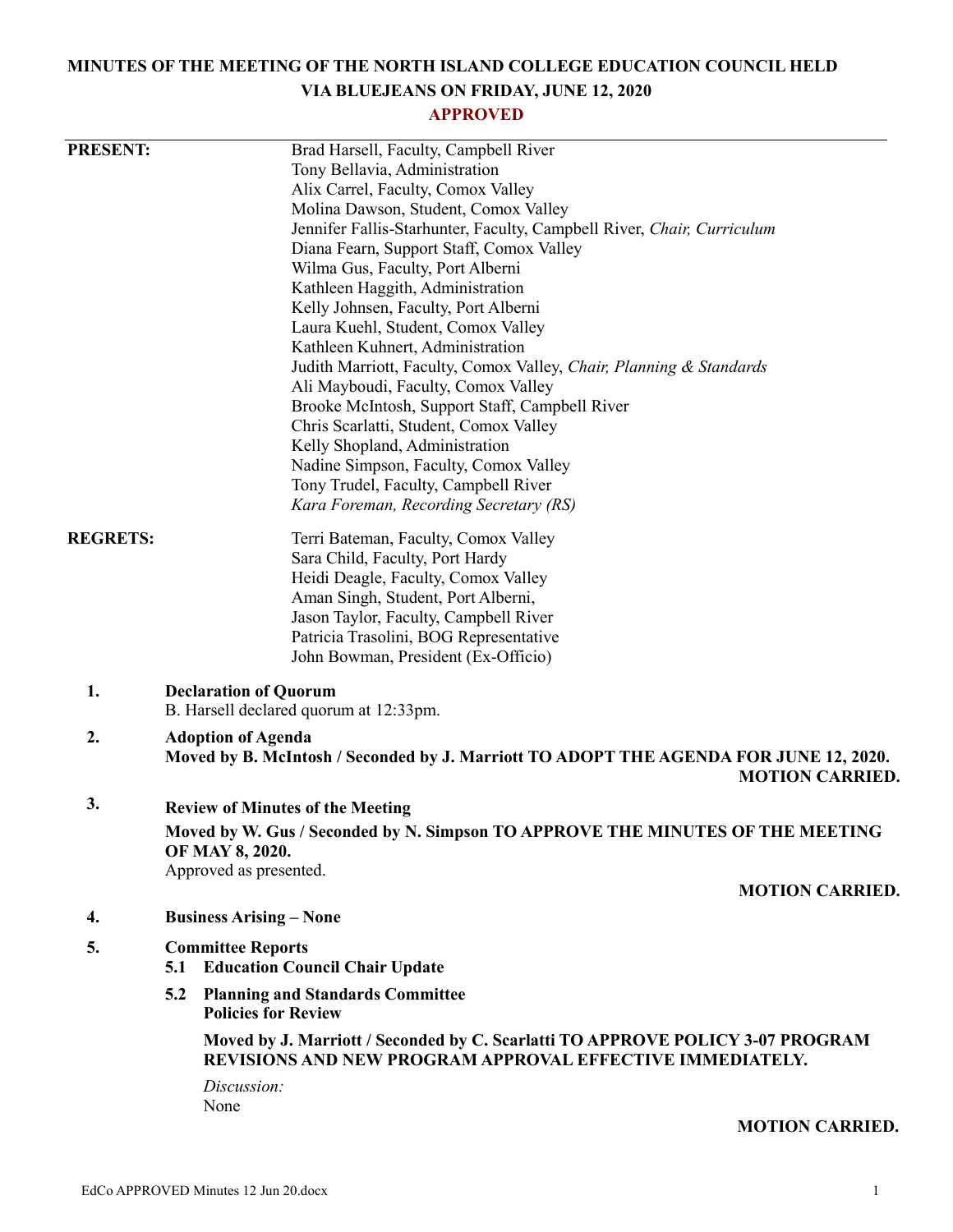## **Moved by J. Marriott / Seconded by C. Scarlatti TO APPROVE POLICY 3-15 NEW COURSE AND COURSE REVISION APPROVAL EFFECTIVE IMMEDIATELY.**

### *Discussion:*

Q: Who is responsible for communicating curriculum submission timelines and where should people be directed to for that information?

A: This is on hold during the transition to Curriculog. Procedures can be updated without EdCo approval.

## **MOTION CARRIED.**

## **5.3 Curriculum Committee**

Minutes of May 22, 2020

### **Tourism & Hospitality – Adventure Guiding**

*Items 5.3.1 – 5.3.2 were taken together*

- **5.3.1 Course Revision – TGA 133 Field Specialty Option 3**
- **5.3.2 Course Revision – TGA 134 Field Specialty Option 4**

**Moved by J. Fallis Starhunter / Seconded by C. Scarlatti TO APPROVE THE COURSE REVISIONS.**

### **EFFECTIVE/START DATE: FA 2020**

### **Digital Design**

**5.3.3 Program Revision – Advanced Digital Design and Development Diploma Moved by J. Fallis Starhunter / Seconded by C. Scarlatti TO APPROVE THE PROGRAM REVISION. EFFECTIVE/START DATE: FA 2021**

**MOTION CARRIED.**

**MOTION CARRIED.**

**5.3.4 Course Revision – DGL 102 Graphic Design Foundations Moved by J. Fallis Starhunter / Seconded by C. Scarlatti TO APPROVE THE COURSE REVISION. EFFECTIVE/START DATE: FA 2020**

### **MOTION CARRIED.**

**5.3.5 Course Revision – DGL 111 User Experience and Interface Design Moved by J. Fallis Starhunter / Seconded by C. Scarlatti TO APPROVE THE COURSE REVISION.**

**EFFECTIVE/START DATE: FA 2020**

### **MOTION CARRIED.**

**5.3.6 Course Revision – DGL 222 Advance Topics in Design Moved by J. Fallis Starhunter / Seconded by C. Scarlatti TO APPROVE THE COURSE REVISION. EFFECTIVE/START DATE: FA 2021**

**5.3.7 Course Revision – DGL 223 Content Management Systems Moved by J. Fallis Starhunter / Seconded by C. Scarlatti TO APPROVE THE COURSE REVISION.**

**EFFECTIVE/START DATE: FA 2021**

**MOTION CARRIED.**

**MOTION CARRIED.**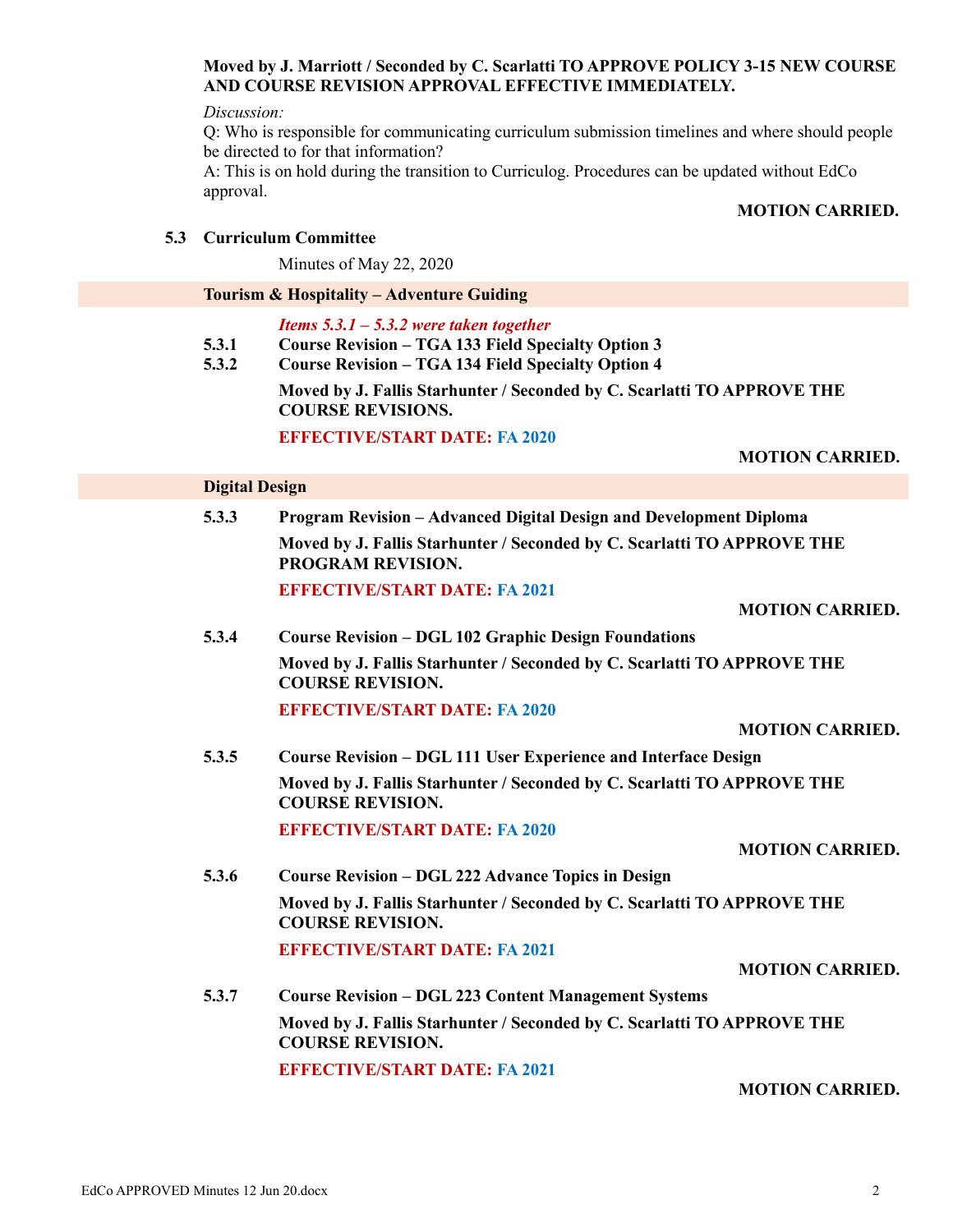### **Health & Human Services – Practical Nursing**

**5.3.8 New Program – Access to Practical Nursing Diploma**

### **Moved by J. Fallis Starhunter / Seconded by C. Scarlatti TO APPROVE THE NEW PROGRAM WITH CHANGES AS NOTED BELOW.**

### **EFFECTIVE/START DATE: WI 2021**

**Requested Revisions:**

*Program Requirements*

- Confirm with SRO re adding A to course codes
- Ensure Course Titles are correct and the same on PDW and CDWs (124A, 126A and 127A – based on provincial curriculum)

*Admission Requirements*

- 4<sup>th</sup> bullet; clarify if "completion within 10 years" should be added
- Admission to PN Diploma; confirm if text needed here
	- **MOTION CARRIED with 1 abstention.**

**5.3.9 New Course – PNS 121A Professional Practice Access**

**Moved by J. Fallis Starhunter / Seconded by L. Kuehl TO APPROVE THE NEW COURSE.**

**EFFECTIVE/START DATE: WI 2021**

**MOTION CARRIED.**

**5.3.10 New Course – PNS 122A Health Promotion Access Moved by J. Fallis Starhunter / Seconded by C. Scarlatti TO APPROVE THE NEW COURSE.**

**EFFECTIVE/START DATE: WI 2021**

#### **MOTION CARRIED.**

**5.3.11 New Course – PNS 123A Variations in Health Access Moved by J. Fallis Starhunter / Seconded by C. Scarlatti TO APPROVE THE NEW COURSE.**

**EFFECTIVE/START DATE: WI 2021**

**MOTION CARRIED.**

**5.3.12 New Course – PNS 124A Professional Communications Access**

**Moved by J. Fallis Starhunter / Seconded by C. Scarlatti TO APPROVE THE NEW COURSE WITH CHANGES AS NOTED BELOW.**

**EFFECTIVE/START DATE: WI 2021 Requested Revisions:**

*#10 Course Title*

Confirm title and ensure consistent with PDW

### **MOTION CARRIED.**

**5.3.13 New Course – PNS 125A Pharmacology Access Moved by J. Fallis Starhunter / Seconded by C. Scarlatti TO APPROVE THE NEW COURSE.**

**EFFECTIVE/START DATE: WI 2021**

**MOTION CARRIED.**

**5.3.14 New Course – PNS 126A Integrated Nursing Practice II Access**

**Moved by J. Fallis Starhunter / Seconded by C. Scarlatti TO APPROVE THE NEW COURSE WITH CHANGES AS NOTED BELOW.**